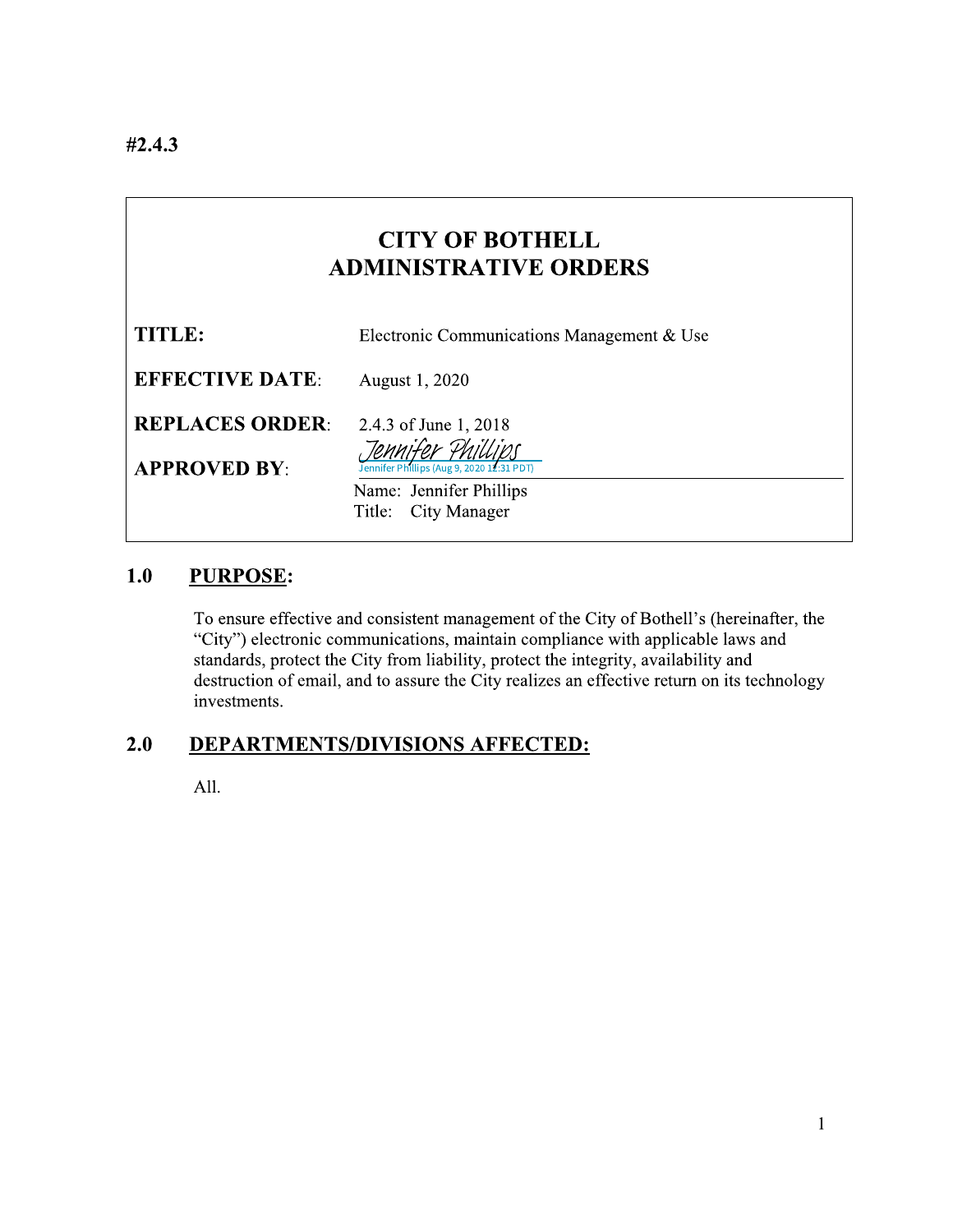| <b>Table of Contents</b>              |    |  |
|---------------------------------------|----|--|
| Forward                               | 3  |  |
| 1. Purpose and Scope                  |    |  |
| 1.1 Adoption, Purpose and Scope       | 4  |  |
| 1.2 Definitions of Terms              | 5  |  |
| 1.3 User Understanding                |    |  |
| 2. Compliance                         |    |  |
| 2.1 Retention And Disclosure Strategy | 8  |  |
| 3. Electronic Communcation Tools Use  |    |  |
| 3.1 Authorization & Access            | 9  |  |
| 3.2 User Responsibilities             | 12 |  |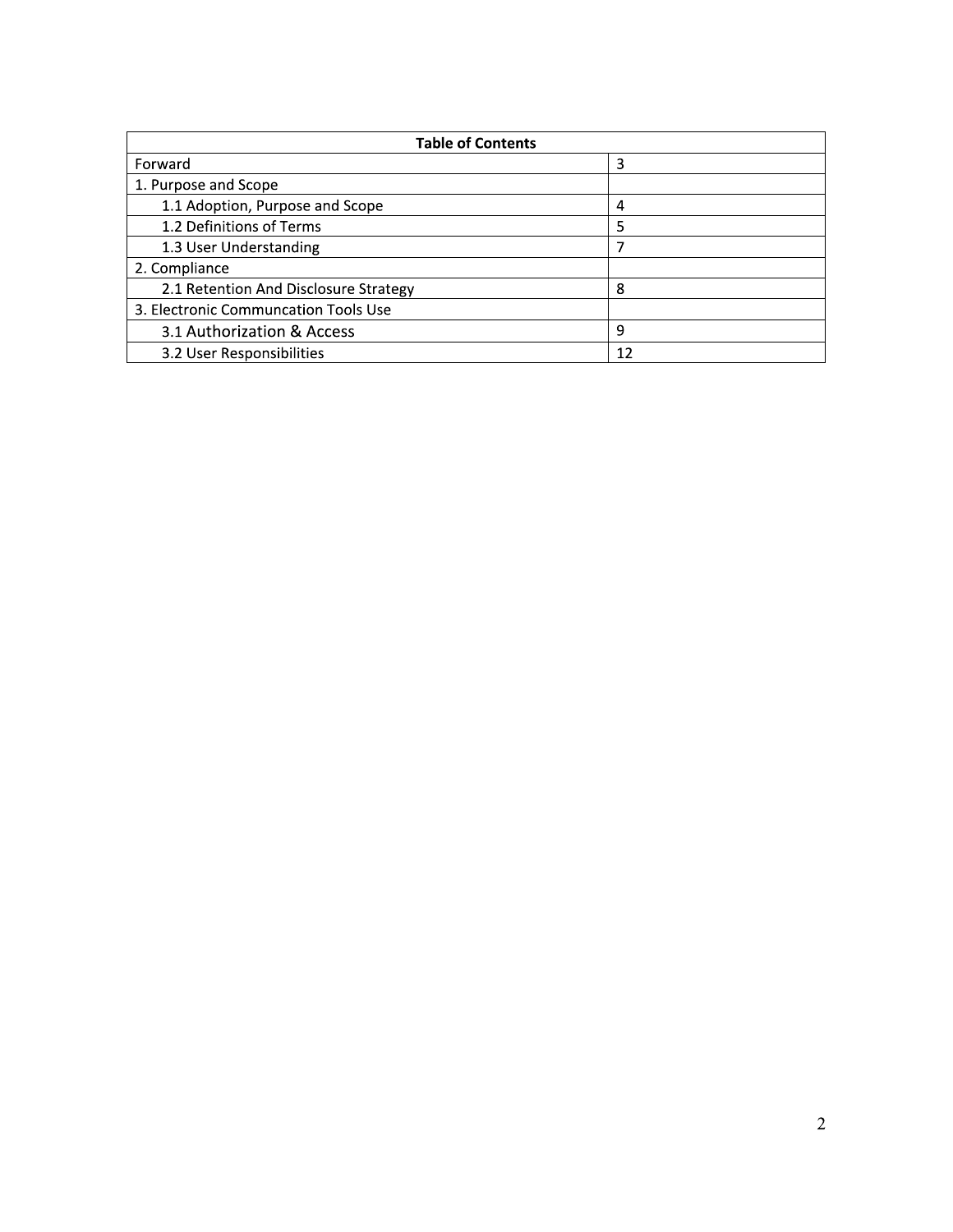# **City of Bothell Information Services Electronic Communications Management & Use**

# **FORWARD**

This administrative order applies to all users of any City of Bothell Email System, Chat System or Messaging tool for the purpose of doing City business including but not limited to, employees, contractors, service providers, volunteers or any other person provided with a City email account.

This administrative order is necessary to ensure effective and consistant management of the City electronic communications, maintain compliance with applicable laws and standards, protect the City from liability, protect the integrity, availability and destruction of email, and to assure the City realizes an effective return on its technology investments.

The Electronic Communications Management & Use Administrative Order represents the combined efforts of the City Information Services Division (IS), Human Resources Department (HR), Legal Department and City Clerk. This Administrative Order is developed in conjunction with City Personnel Policies.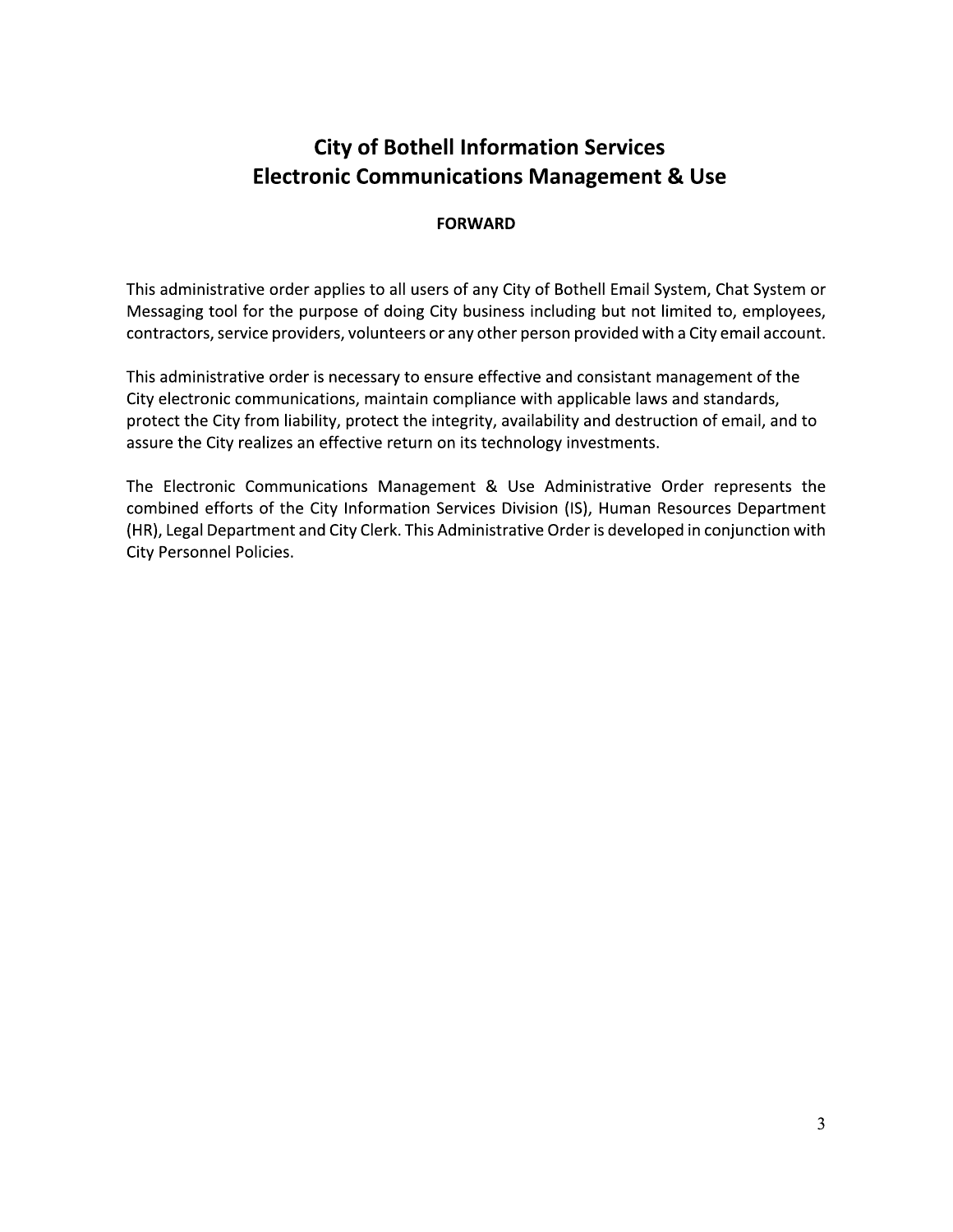# ELECTRONIC COMMUNICATIONS MANAGEMENT & USE ADMINISTRATIVE ORDER **PURPOSE AND SCOPE**

# 1.1 Adoption, Purpose and Scope

- 1. PURPOSE: To establish the authority for the adoption of the Electronic Communications Management & Use Administrative Order.
- 2. ORGANIZATIONS AFFECTED: All units of City government; branches, departments and divisions.
- 3. REFERENCE: Not applicable
- 4. ORDER:

The Electronic Communications Management & Use Administrative Order is adopted by the City of Bothell City Manager. The City may, at any time, make changes to this administrative order.

In the event that the Information Services Division determines that changes to this Administrative Order are appropriate, the Assistant City Manager will so advise the City Manager and present proposed revisions for consideration and adoption.

Review and Ammendments. Review of this administrative order will be performed annually by Information Services. Upon review and with input from Legal, Human Resources, and City Clerk, recommended changes are submitted to the City Manager for approval.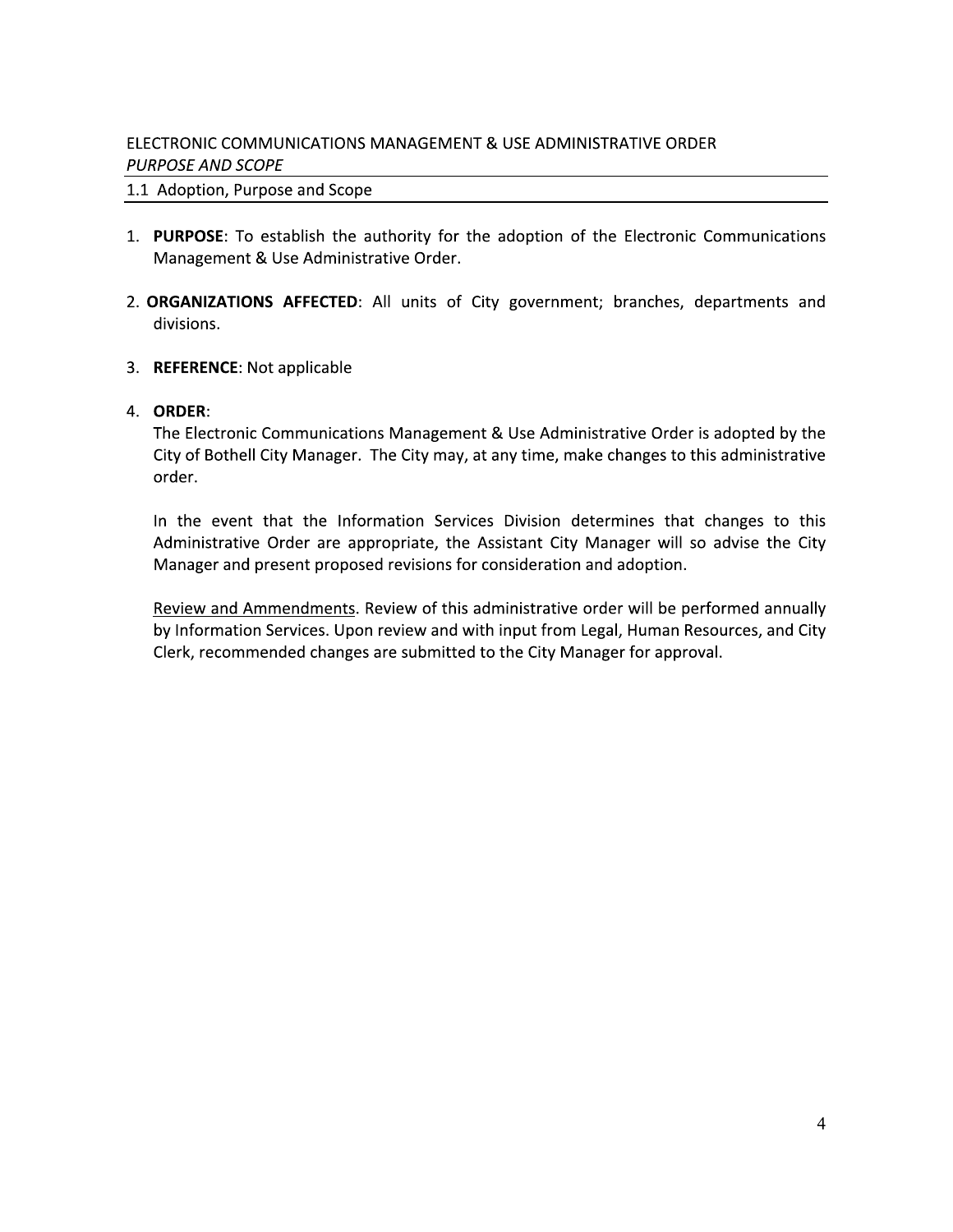# ELECTRONIC COMMUNICATIONS MANAGEMENT & USE ADMINISTRATIVE ORDER **PURPOSE AND SCOPE**

# 1.2 Definition of Terms

- 1. PURPOSE: To establish generally-accepted words and phrases used in the Email System Management & Use order.
- 2. ORGANIZATIONS AFFECTED: All departments/divisions.
- 3. REFERENCE: Not applicable.

# 4. DEFINITIONS:

Archiving: The act of preserving email outside of the City email system.

Compliance System: A system that makes searchable, email messages until such a time that they are to be deleted by individual users.

Compliance Officer: An email user with special privileges that gives them the ability to search and review emails stored in the compliance system for the purpose of records management including disclosure resulting from public records requests, litigation, or general records retention

Electronic Chat And Chat Messaging (s): Electronic communications sent or received using a chat message application, virtual meeting system or native phone texting tool.

Email Business Process Team: A team comprised of staff from Legal, City Clerk, and Human Resources who work with Information Services to maintain an email system that best meets legal retention requirements, while facilitating ease of use and effective records disclosure. The team makes email configuration and policy recommendations for City Manager approval.

Email System: The system used to send and receive City email, any application or tool used to access the system, and all data stored in or sent via the system.

Employee: Any person employed by the City of Bothell, including those employed on a limited or part time basis.

Integrity: The accuracy, completeness and validity of information.

Retain: The act of preserving email within the email system for the purposes of meeting retention and disclosure laws.

Retained Email: Email messages that are not deleted by users in their individual mailboxes or shared mailboxes which they mange.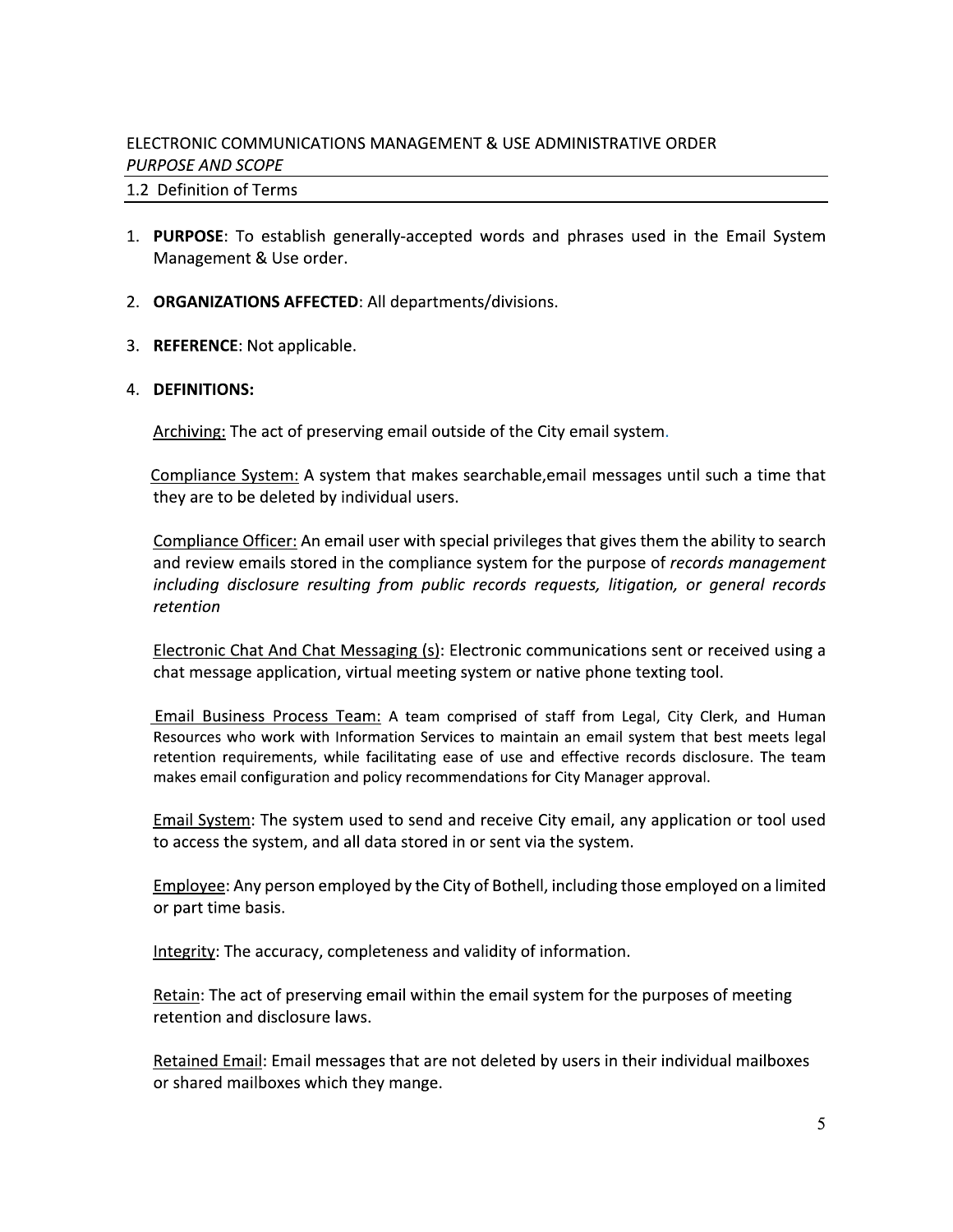Sensitive Data: Sensitive data includes but is not limited to passwords, Social Security numbers, credit card information, criminal justice information, protected health information (PHI), protected employee information, personally identifiable information (PII), bank account numbers, tax ID numbers or other information that is required to be exempted from disclosure under applicable laws and mandates.

Text Messages: Any electronic communication made or received via a mobiles device's native texting or SMS tool.

User: Anyone who accesses City information systems, email, data or network resources.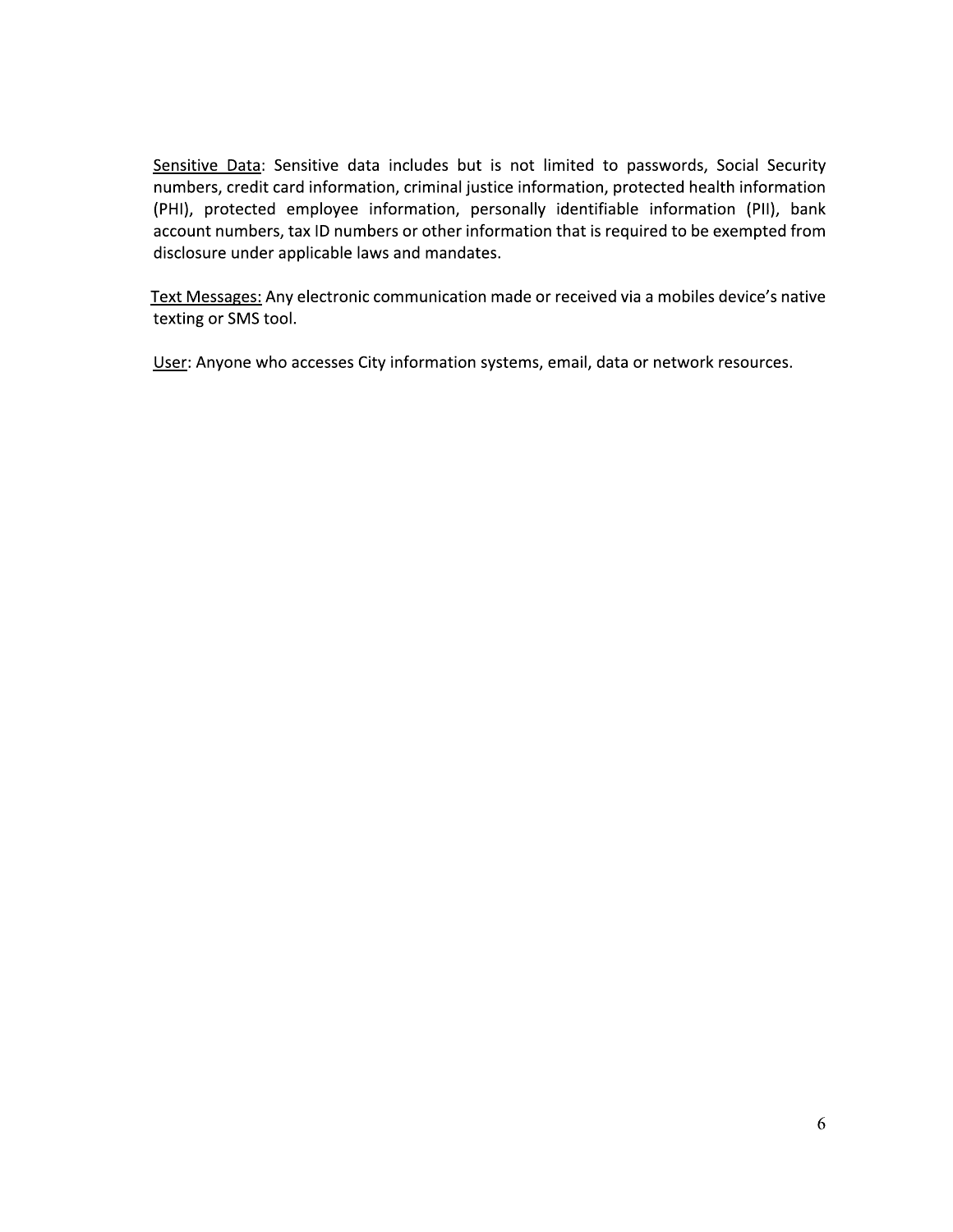# ELECTRONIC COMMUNICATIONS MANAGEMENT & USE ADMINISTRATIVE ORDER **PURPOSE AND SCOPE**

# 1.3 User Understanding

- 1. PURPOSE: To ensure all users of any City electronic communications system understand User Responsibilities within this administrative order.
- 2. ORGANIZATIONS AFFECTED: All units of City government, including branches, departments and divisions.
- 3. REFERENCE: Not applicable.
- 4. ORDER: All employees or electronic communication system users are expected to read and comply with all provisions of this Administrative Order.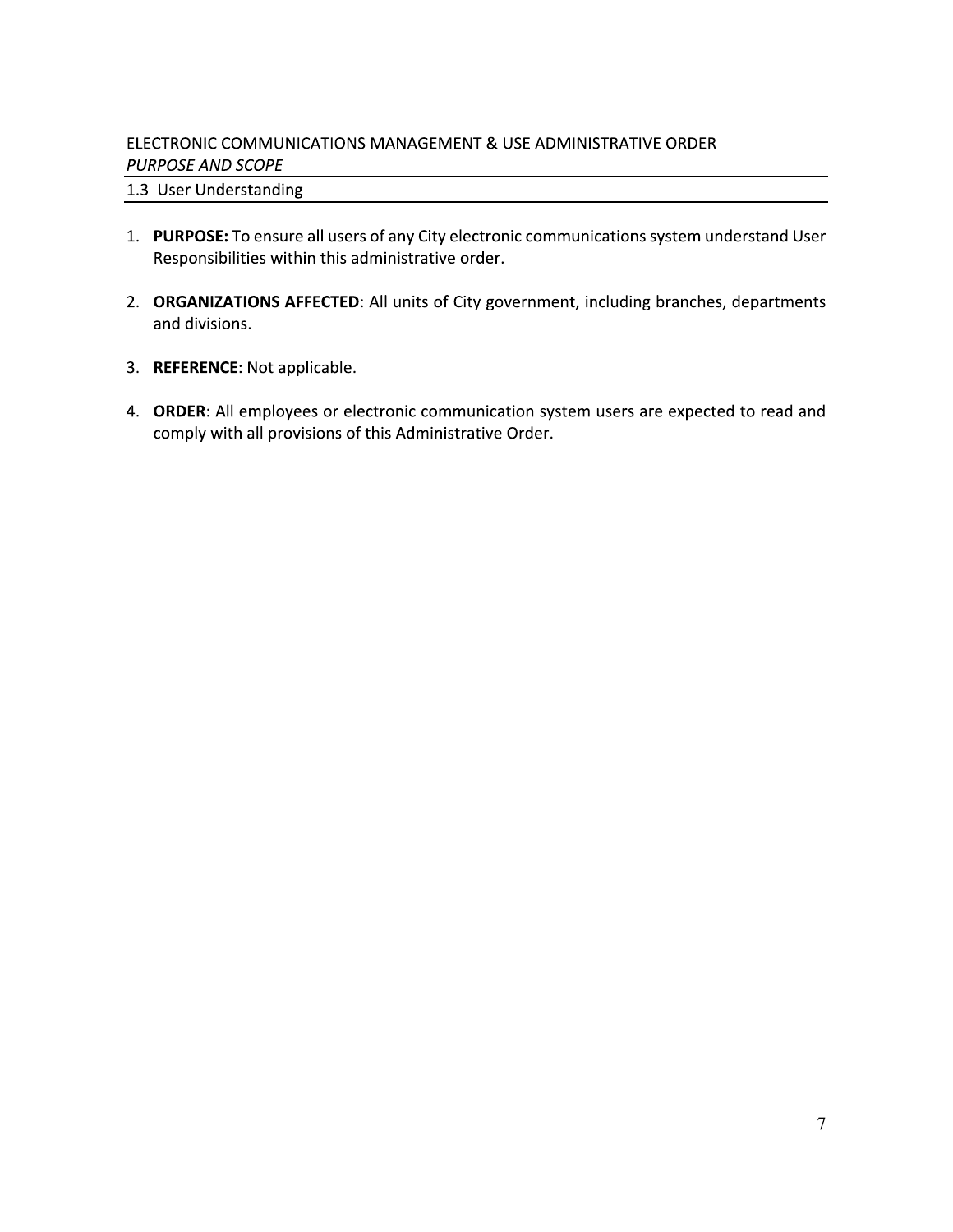# ELECTRONIC COMMUNICATIONS MANAGEMENT & USE ADMINISTRATIVE ORDER **COMPLIANCE**

# 2.1 Retention And Disclosure Strategy

- 1. PURPOSE: To establish procedures to ensure that all electronic communications, email mailboxes and archiving system are configured to support the City's ability to retain and disclose email as required by law.
- 2. ORGANIZATIONS AFFECTED: All units of City government, including branches, departments and divisions.
- 3. REFERENCE: RCW 40.14.070.

# 4. ORDER:

# **Email Retention**

City email is not automatically retained systemwide. Mailboxes are individually managed by each system user. Email deleted from individual mailboxes is deleted from the email system. Email boxes for employees deginated as Executive Leaders must be configured to retain all email under a legal hold until such time the State Records Official deems they can be destroyed.

### **Email Auto Deletion**

Individual Users have the ability to tag email folders for automatic deletion to facilitate appropriate record destruction.

# Legal Hold on Elected Officials Mailboxes

Email boxes for City elected officials and boards/commission members must be configured to retain all email under a legal hold until such time the State Records Official deems they can be destroyed.

# **Retention of Email Boxes After Employee Separation**

A Standard Operating Procedures will be developed by the Email Business Process Team that defines how long each email box must be retained after an employee separates from the organization or after any user account is no longer active. The length of time an email box is to be retained will be determined based on the type of position as compared against factors such as common records type associated with the position and employee record retention period.

# **Shared Mailboxes**

Shared mailboxes should be configured to route email to staff. Shared mailboxes cannot be searched in a centralized compliance search system. If shared mailboxes are included in a public records request and are not configured to simply route mail directly to internal staff,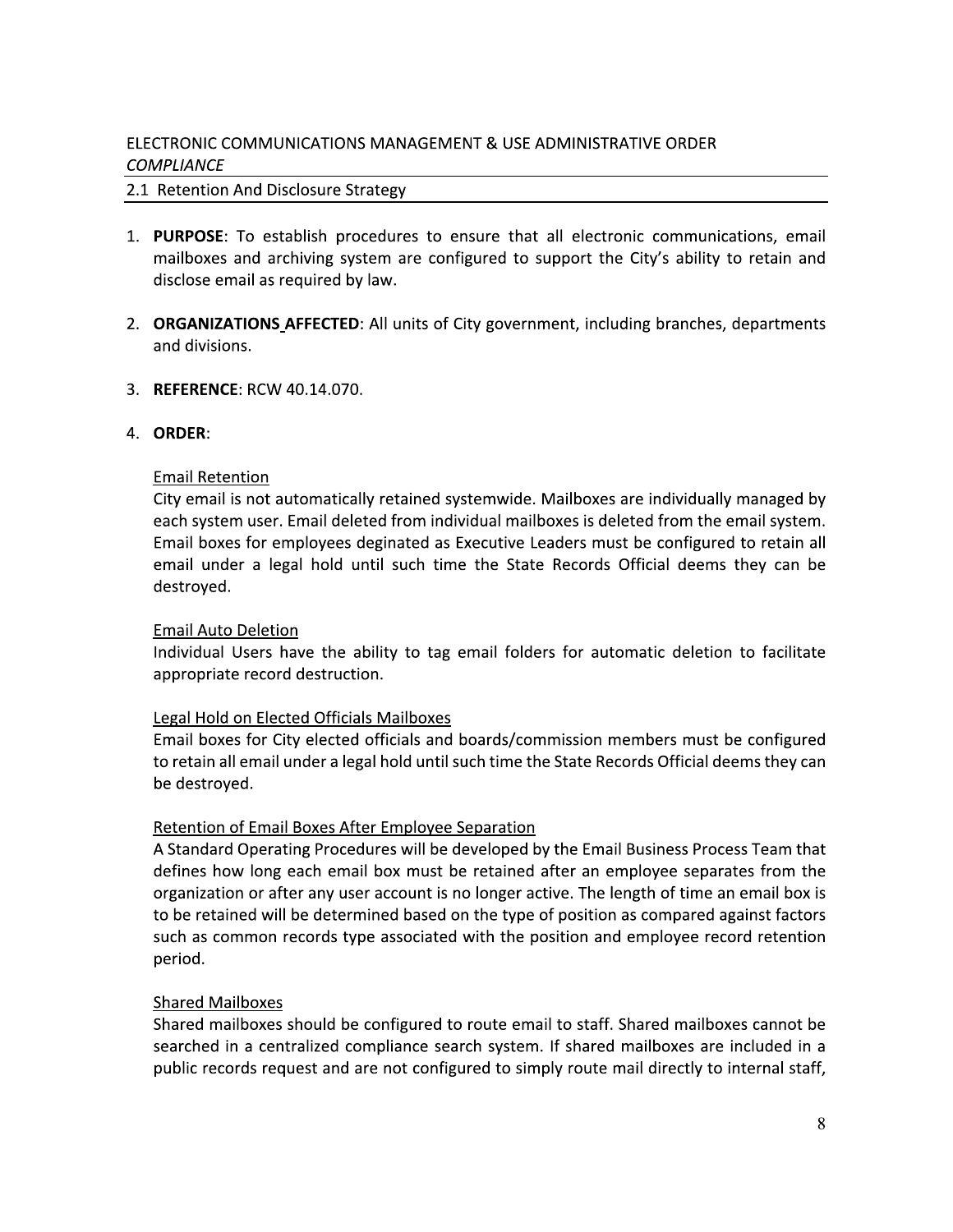it is the responsibility of the individual users to search shared mailboxes for messages relelavent to a disclosure request.

### Electronic Communications Compliance and Disclosure

All messages existing in a City email or Chat tool, at any given time, are to be searchable from a centralized compliance system.

Departmental Compliance Officers are designated by the appropriate Department Director. Retained communications may be searched by each department's Compliance Officers.

Compliance Officers in the City Clerk's Office, Human Resources, and Legal have the authoritiy to search all city mailboxes and chat messages for the purposes of records disclosure or litigation.

Compliance Officers may also be granted authority to perform compliance searches for the purposes of transferring records, that have met retention, to the Washington State Archivist.

Electronic Communication searches for any purpose other than records disclosure or litigation must be coordinated through Human Resources.

Designated compliance officers are permitted to create archives or export email and chat messages for the sole purpose of records request fulfillment or litigation.

Email or chat tool users should not have the expectation that their communications are private nor that their messages may not be disclosed.

### **Chat Message Rentetion**

Chat messages, sent and received via an approved chat system, are retained for 7 days.

### **Oneline Meeting Chat Messages Retention**

The city does not currently have the ability to retain chat messages or comments made in any online meeting tool.

**Phone Text Message Retention** The City does not currently have the ability to retain or readily disclose text messages.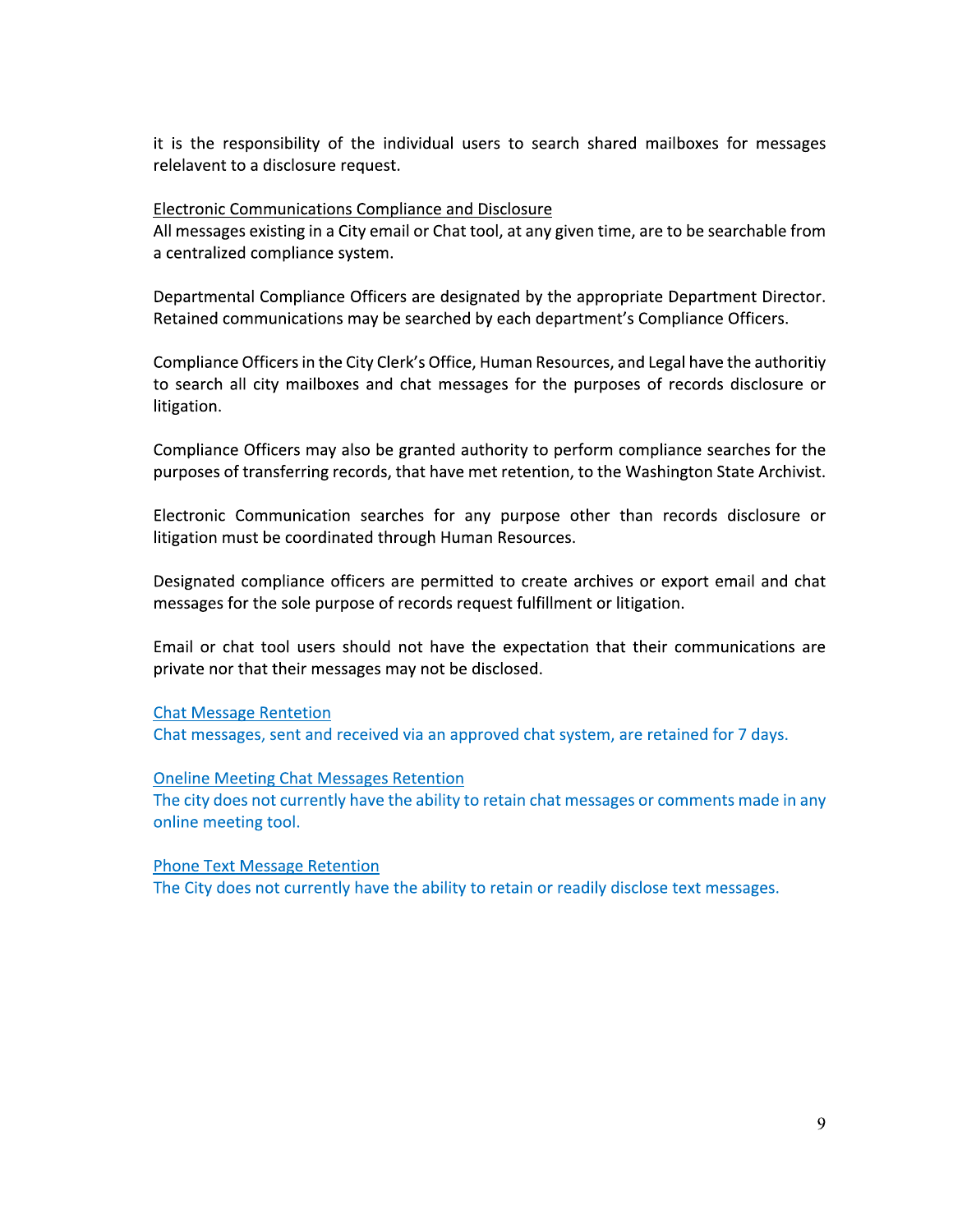# ELECTRONIC COMMUNICATIONS MANAGEMENT & USE ADMINISTRATIVE ORDER ELECTRONIC COMMUNICATION TOOLS USE

# 3.1 Authorization & Access

- 1. PURPOSE: To establish procedures to manage user access to an City electronic communication system and to effectively manage licensing limitations.
- 2. ORGANIZATIONS AFFECTED: All units of City government, including branches, departments and divisions.

# 3. REFERENCE:

City of Bothell Personnel Policies and Procedures (10.5), PCI Security Standards Council DSS Requirements - Section 4 & 7, Department of Justice CJIS Security Policy - Section 5.6, Information Security Administrative Order 2.4.1, RCW 40.14.070

# 4. ORDER:

### Authorization

- A. Users must not attempt to gain access to communication data for which they have not been given proper authorization.
- B. City employees must not use passwords for a City electronic communiation tool or email system that are also used for non-City accounts or personal business.
- C. Sharing passwords with any person outside of approved Information Services staff (for the sole purpose of technical support) is prohibited.
- D. Email and chat system accounts are permitted for full-time employees, part-time employees, council members and paid interns.

### Accessing Email Outside of Working Hours

A. Non-exempt employees accessing email outside of normal working hours or while using sick time, leave or vacation requires director approval. Accessing email without approval may be considered unauthorized overtime.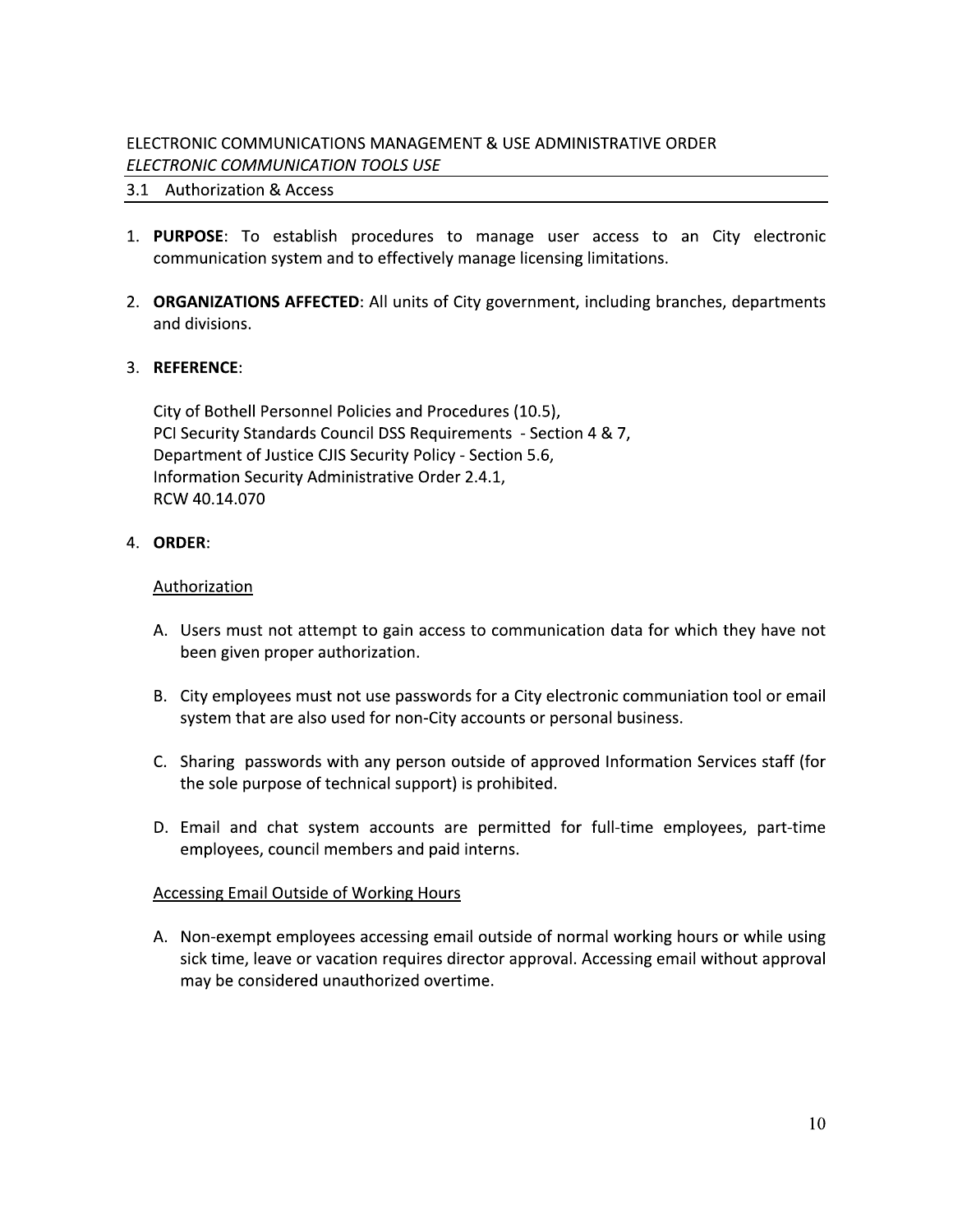# Accessing Email From a Non-City Computer

- A. Email users are prohibited from using any computer application that downloads email to the local computer. Only access from the email web portal is permitted.
- B. Creating any individual archive or copies of City email on a non-City computer is prohibited.

# Accessing Electronic Communication Tools From Mobile Devices

- A. Access to email or chat tool from any mobile device requires authorization from Information Services. Director approval may also be required.
- B. Any city mobile device from which a user is accessing email is required to have a lock code applied to the device.
- C. Approved email or chat tool systems may be used on personal mobile devices using the vendors mobile app and with supervisor approval.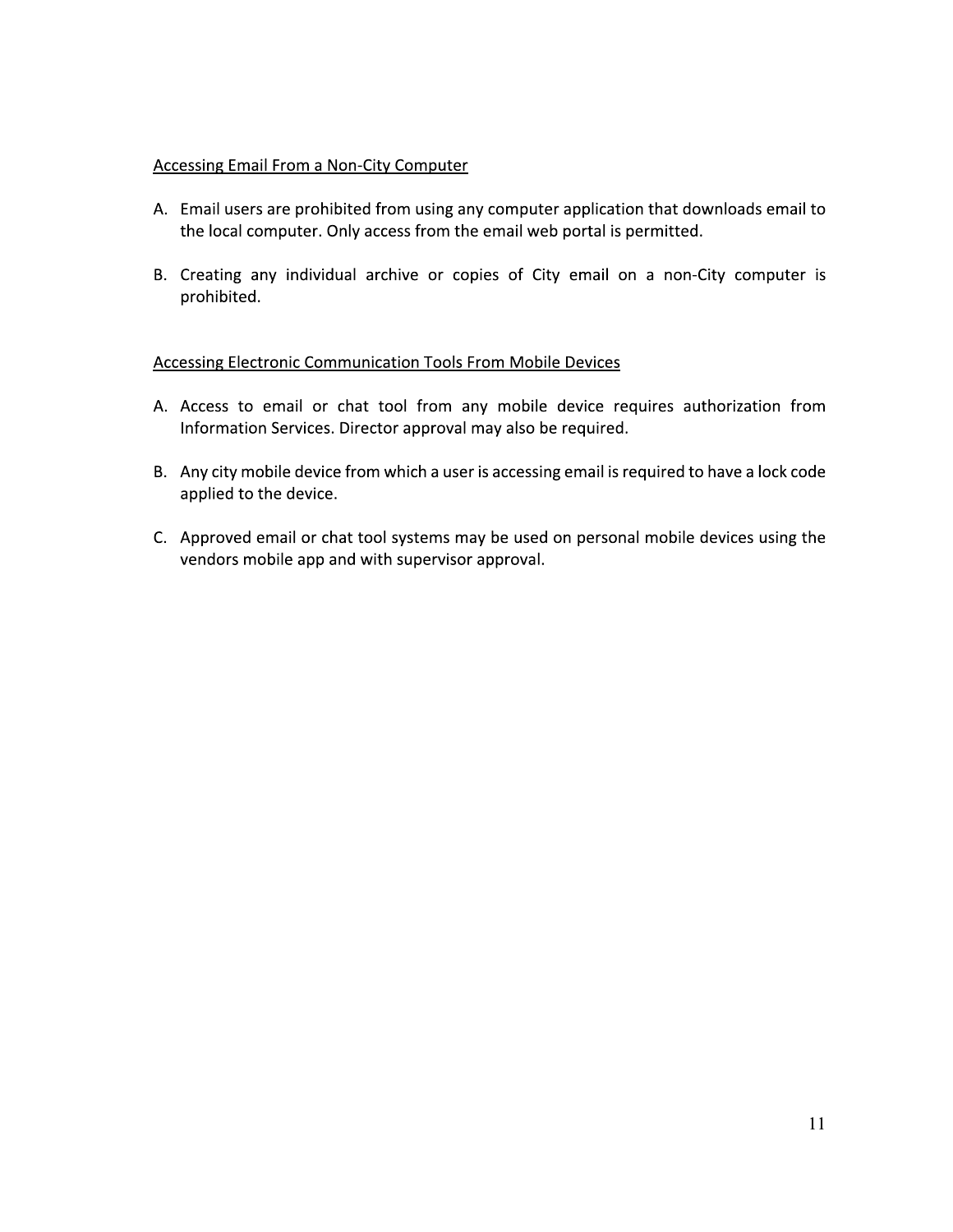# ELECTRONIC COMMUNICATIONS MANAGEMENT & USE ADMINISTRATIVE ORDER ELECTRONIC COMMUNICATION TOOLS USE

# 3.2 User Responsibilities

- 1. PURPOSE: To establish procedures to ensure email is used in an appropriate manner that protects sensitive data and controls non-City related emails.
- 2. ORGANIZATIONS AFFECTED: All units of City government, including branches, departments and divisions.

# 3. REFERENCE:

City of Bothell Personnel Policies and Procedures (10.5), PCI Security Standards Council DSS Requirements - Section 4 & 7, Information Securty Administrative Order 2.4, Department of Justice CJIS Security Policy - Section 5.10, RCW 40.14.070

# 4. ORDER:

Authorized Tools. Users must take care to use only an City approved tool for business related email and chat messages. Contact Information Services for a list of approved tools.

Email Rentention and Disclosure. Users must take care to not delete email messages that have retention value. It is the user's responsibility to retain email that has disclosure value or must otherwise be retained as per Washington State retention laws. If a user deletes email of this kind, it cannot be recovered by Information Services.

### Emailing or Messaging Sensitive Information

Sensitive information is not permitted to be transmitted via email, chat, or text.

### **Email or Chat for Personal Business**

City email or chat tools should not be used for personal business. Using a City email address as a login email or for non-City business is prohibited.

Personal Archiving or Exporting of Electronic Communications. Personal archiving or separate storage of email, chat messages or texts is prohibited.

### **Emails Messages to All**

Emails to the 'All' distribution group should 1) be related to City business only, 2) of a timely nature, and 3) affecting the majority of staff.